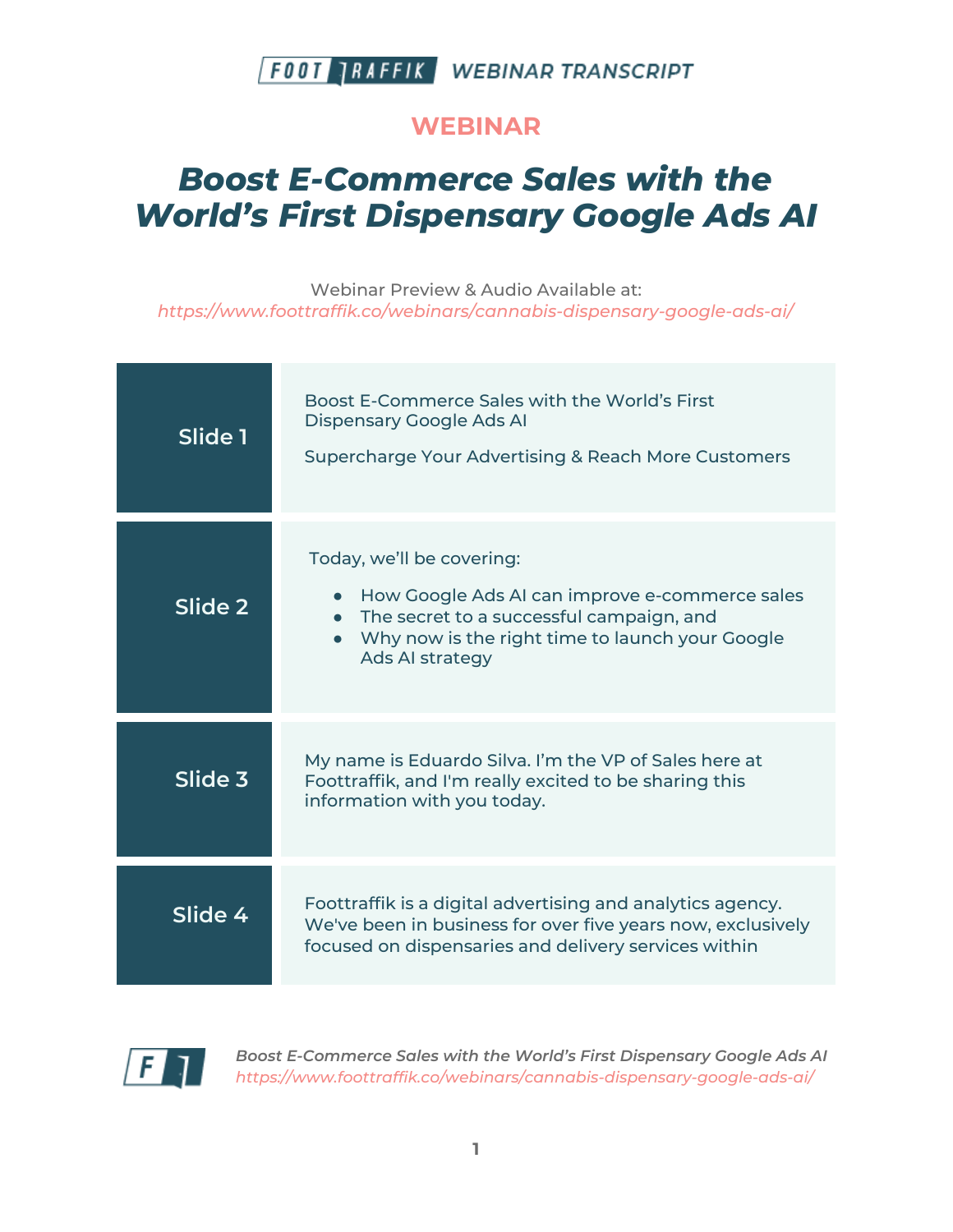|         | North America. We're really excited to be helping advance<br>our industry forward.                                                                                                                                                                                                                                                                                                                                                                                                                                                                                                                                                                                                                 |
|---------|----------------------------------------------------------------------------------------------------------------------------------------------------------------------------------------------------------------------------------------------------------------------------------------------------------------------------------------------------------------------------------------------------------------------------------------------------------------------------------------------------------------------------------------------------------------------------------------------------------------------------------------------------------------------------------------------------|
| Slide 5 | A couple of housekeeping items before we get started.<br>If you have your cell phones on you, please put them<br>facing down on your desk or mute them. We are going to<br>be covering a lot of information in a very short window of<br>time and it helps to retain focus.<br>Familiarize yourself with the Zoom interface. If you<br>haven't become a master at Zoom yet, if you go to the<br>bottom of your screen there is a Q&A button. We do have<br>moderators with us today that will be addressing<br>questions throughout the webinar.                                                                                                                                                   |
| Slide 6 | One of our goals as an advertising and analytics agency is<br>to make accessing compliant advertising channels easy<br>for our clients.<br>We know there are a lot of regulations that can make it<br>feel like it's impossible to advertise. That's where digital<br>advertising comes in.<br>For the most part, digital ads and SEO are allowed<br>everywhere. And one of the best ways we've found for<br>dispensaries to share their message is also one of the<br>most underused.<br>If you want to get your dispensary brand in front of<br>potential customers, then you need to use Google Ads.<br>Now, a lot of people think that dispensaries can't do<br>Google Ads. This is a mistake. |

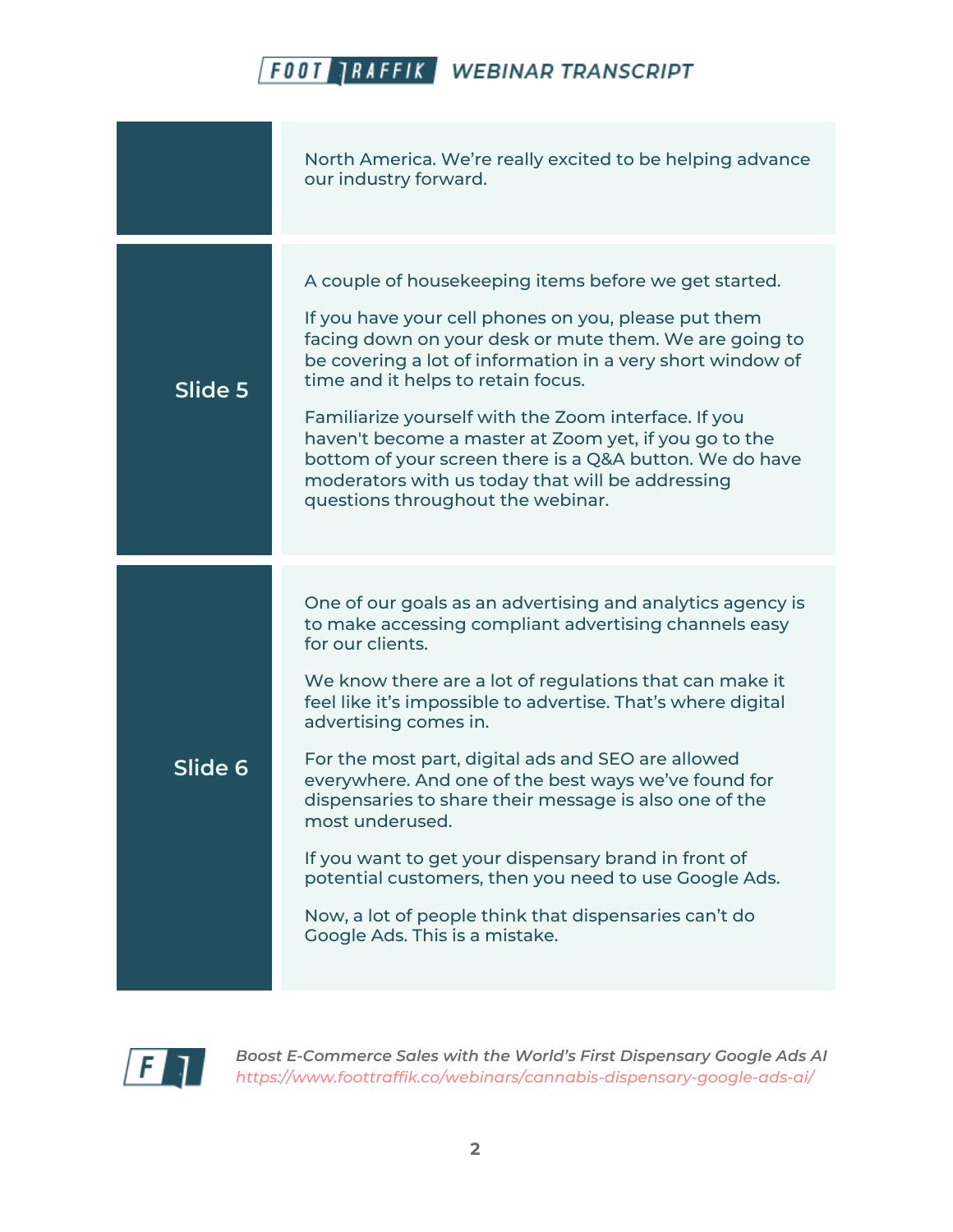|         | When you work with a knowledgeable team, you can<br>implement this high-return strategy and start seeing the<br>results quickly.                                                                                                                            |
|---------|-------------------------------------------------------------------------------------------------------------------------------------------------------------------------------------------------------------------------------------------------------------|
|         | Right now, not many dispensaries are using Google Ads to<br>advertise. This means that it's easier to score particular<br>keywords and to consistently rank at the top.                                                                                     |
|         | Imagine showing up at the top of search results—well<br>above your competition. You can even show up at the top<br>of Google Maps results. And because most other<br>dispensaries aren't taking advantage of this, you won't<br>have to pay much per click. |
|         | Now, this will change when more dispensaries start using<br>Google Ads, but for now, it's one of the best ways to<br>quickly impact your website traffic and get a leg up on<br>the competition.                                                            |
|         | Plus, if you haven't heard yet, Foottraffik recently released<br>some exciting news.                                                                                                                                                                        |
| Slide 7 | Foottraffik now has the capability to combine the power<br>of artificial intelligence with Google Ads.                                                                                                                                                      |
|         | Foottraffik's new AI software connects real-time trends to<br>dispensary Google Ads campaigns, supercharging<br>performance and increasing ecommerce sales and<br>revenue by up to 25%.                                                                     |
|         | No one else in the cannabis industry is doing this. We're<br>putting together AI's ability to work from and analyze<br>many data sets and our own team's extensive Google Ads<br>knowledge to refine and launch even better campaigns.                      |
|         | So what does this mean for cannabis dispensaries and<br>delivery services?                                                                                                                                                                                  |
|         |                                                                                                                                                                                                                                                             |

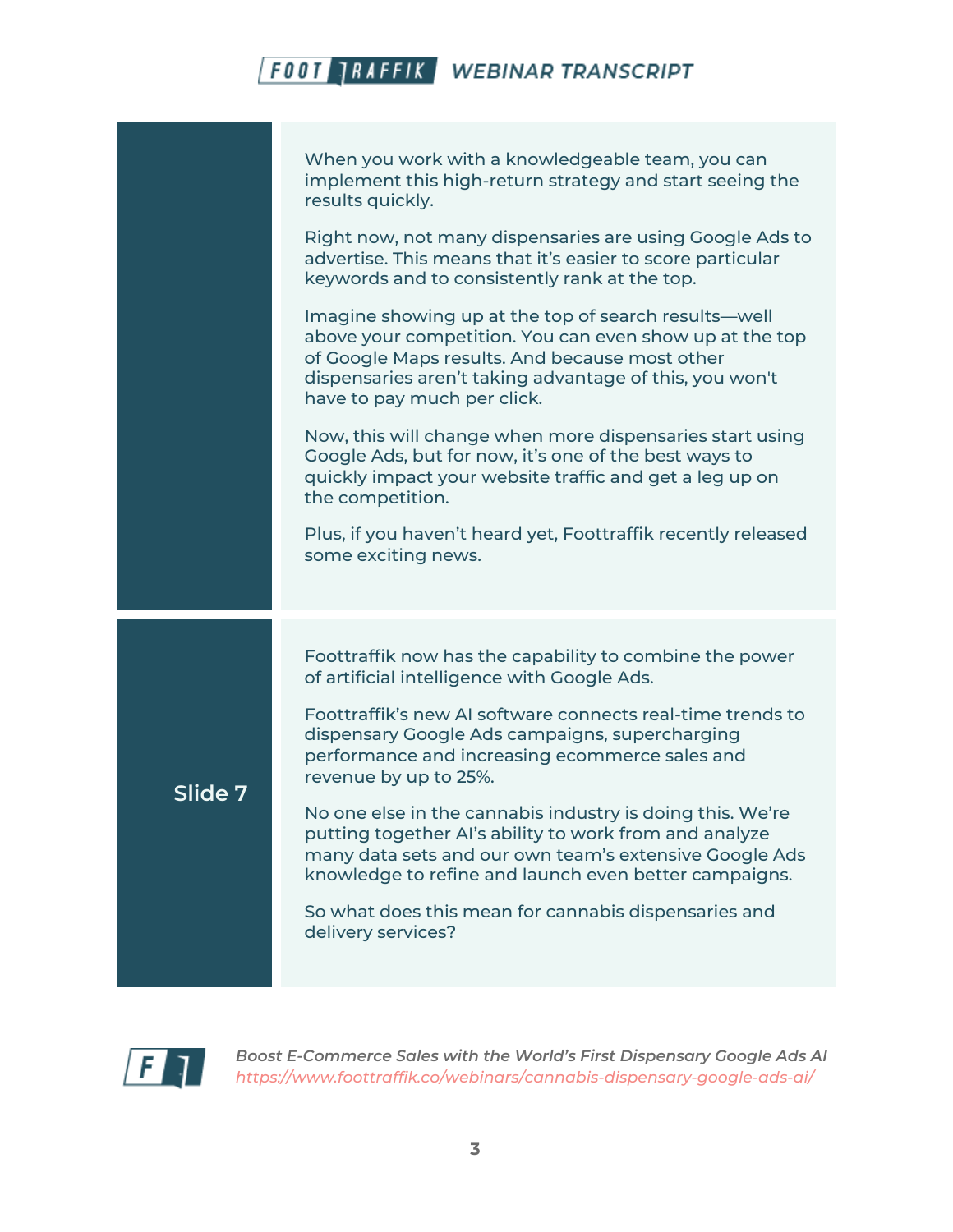|         | Using a combination of historical data, real-time weather<br>data, and social media signals, our new Google Ads<br>machine learning technology creates models around a<br>variety of rich data sets. This extensive modeling produces<br>dynamic bid strategies that respond to trends and shifts<br>in demand, thus yielding greater returns.                                                    |
|---------|---------------------------------------------------------------------------------------------------------------------------------------------------------------------------------------------------------------------------------------------------------------------------------------------------------------------------------------------------------------------------------------------------|
|         | That means we can now create more high-converting<br>Google Ads even faster to help our clients increase their<br>reach and find new customers. Plus, these campaigns will<br>be more effective than they were before—which is really<br>saying something.                                                                                                                                        |
|         | Our dispensary customers were already seeing great<br>returns on ad spend on their Google Ads investments.<br>Now, we'll be able to improve upon our own performance<br>and take our clients' campaigns up a few notches.                                                                                                                                                                         |
|         | With Foottraffik's machine learning, we'll be able to<br>create ads that lead to even more clicks, increasing our<br>customer's return on ad spend and creating a renewable<br>pipeline of online revenue. When created as part of a<br>larger dispensary advertising strategy, our new Google<br>Ads machine learning campaigns will help our clients<br>capture a larger part of their markets. |
|         | We began implementing our Google Ads AI service for<br>our current clients before announcing it to the general<br>public.                                                                                                                                                                                                                                                                         |
| Slide 8 | Because of that, we're able to share the results of an Al<br>campaign that we've been running over the past three<br>months.                                                                                                                                                                                                                                                                      |
|         | This case study reflects the Q3 results from one of our<br>clients that operates in the Northeast.                                                                                                                                                                                                                                                                                                |

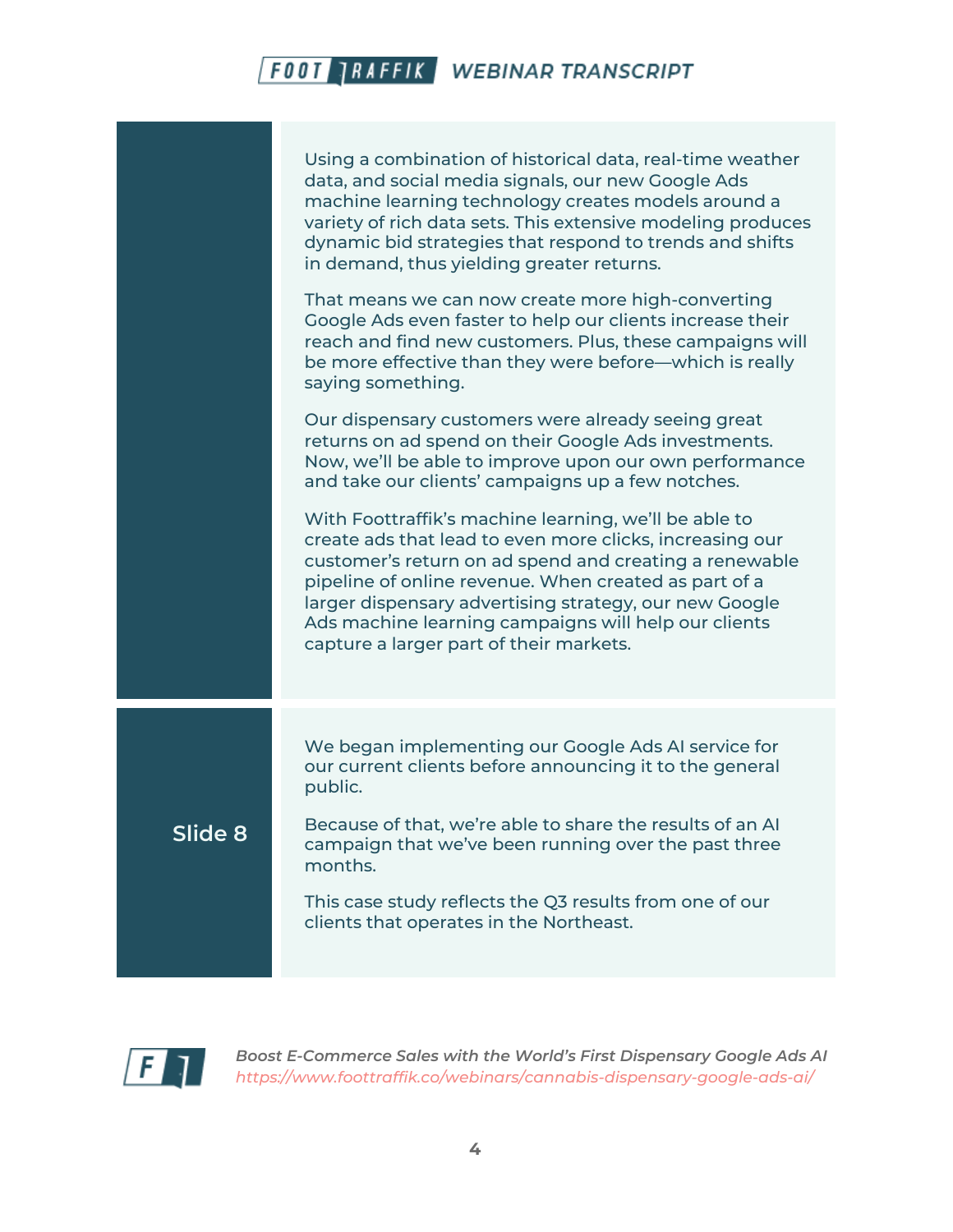|         | Over three months, our AI software pulled in historical<br>data from previous campaigns, trending information from<br>news channel aggregators such as Google and Bing,<br>social media, and historical weather reports and future<br>forecast for the client's region. We used this vast amount<br>of information to create a variety of ads, including<br>dynamic text ads, smart campaigns, non-brand<br>campaigns, and product campaigns.<br>Thanks to an initial investment of \$8,000 into our Google<br>Ads AI service, our client saw 19,437 website visitors who<br>made purchases totaling \$273,530.<br>That's a return on ad spend of \$34.19! They paid just 41<br>cents to acquire each customer.                                                                                         |
|---------|---------------------------------------------------------------------------------------------------------------------------------------------------------------------------------------------------------------------------------------------------------------------------------------------------------------------------------------------------------------------------------------------------------------------------------------------------------------------------------------------------------------------------------------------------------------------------------------------------------------------------------------------------------------------------------------------------------------------------------------------------------------------------------------------------------|
| Slide 9 | This looks great, right? So how exactly does it save you<br>money?<br>The secret to our Foottraffik A.I. is really a combination of<br>factors, and we're happy to share them with you.<br>Let's start off with management.<br>These ads aren't set-it-and-forget-it.<br>A lot of people treat them that way, but if you want to get<br>the most from your Google Ads, you need to consistently<br>monitor and optimize them.<br>As part of our service, we manage our client's accounts<br>and take a hands-on approach.<br>We test different copy, bidding strategies, and targeting<br>metrics to get the best results possible. We are constantly<br>checking on the performance of our campaigns and<br>looking for opportunities to improve them because when<br>our clients succeed, we succeed. |

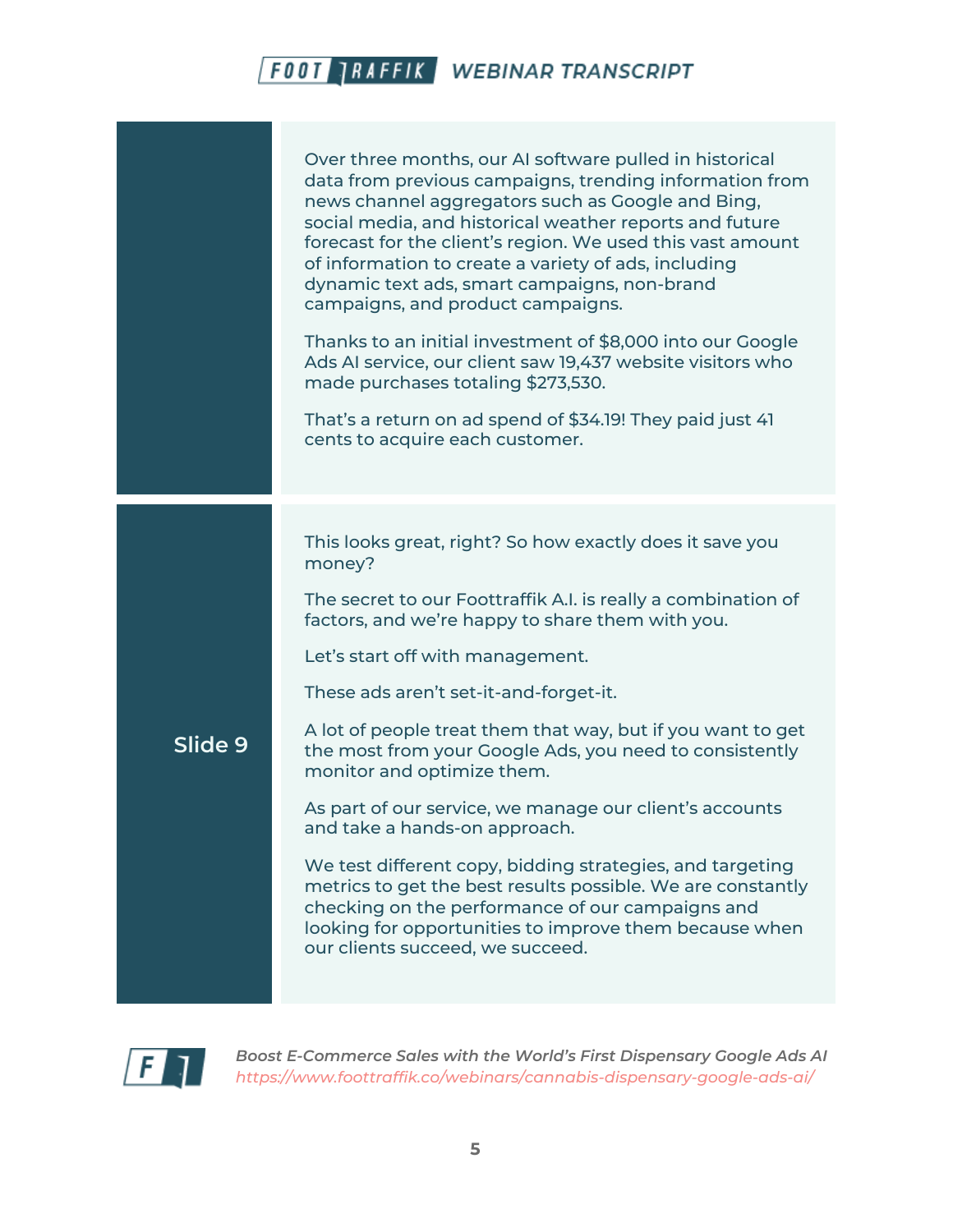|          | This ties into our second secret, expertise.                                                                                                                                                                                                                                                                                                                                                                                                                                                                                                                                                                                                                                                                                                                                                                                                                                                                                                                                                           |
|----------|--------------------------------------------------------------------------------------------------------------------------------------------------------------------------------------------------------------------------------------------------------------------------------------------------------------------------------------------------------------------------------------------------------------------------------------------------------------------------------------------------------------------------------------------------------------------------------------------------------------------------------------------------------------------------------------------------------------------------------------------------------------------------------------------------------------------------------------------------------------------------------------------------------------------------------------------------------------------------------------------------------|
| Slide 10 | Foottraffik has been running Google Ad campaigns for<br>our clients for years. We have multiple team members<br>who are certified in Google Ads, including our CEO.<br>This experience allows us to find the best keywords<br>possible for creating our targeted campaigns.<br>We've nailed down our processes for creating and<br>optimizing Google Ads that catch the attention of<br>searchers. We're skilled at targeting those individuals who<br>are ready to buy from you.<br>Plus, we're always looking to learn more. We stay on top<br>of changes made by Google to its platform and we invest<br>in education so that we can continue to be leaders in the<br>dispensary Google Ads space.<br>When you work with Foottraffik, you get the benefits of<br>our knowledge. You don't have to worry about a learning<br>curve. We get started quickly and effectively. We will steer<br>your ads in the right direction and use the best tools to<br>get your campaigns turning a quick profit. |
| Slide 11 | To help our clients better see the effects of their<br>advertising campaigns, we've instituted revenue<br>attribution and made it part of our mission.<br>Let's be honest, there's not a lot of transparency in<br>advertising. It's often hard to see the effects or know what<br>to look for.<br>Revenue attribution helps prove our value to our clients.                                                                                                                                                                                                                                                                                                                                                                                                                                                                                                                                                                                                                                           |

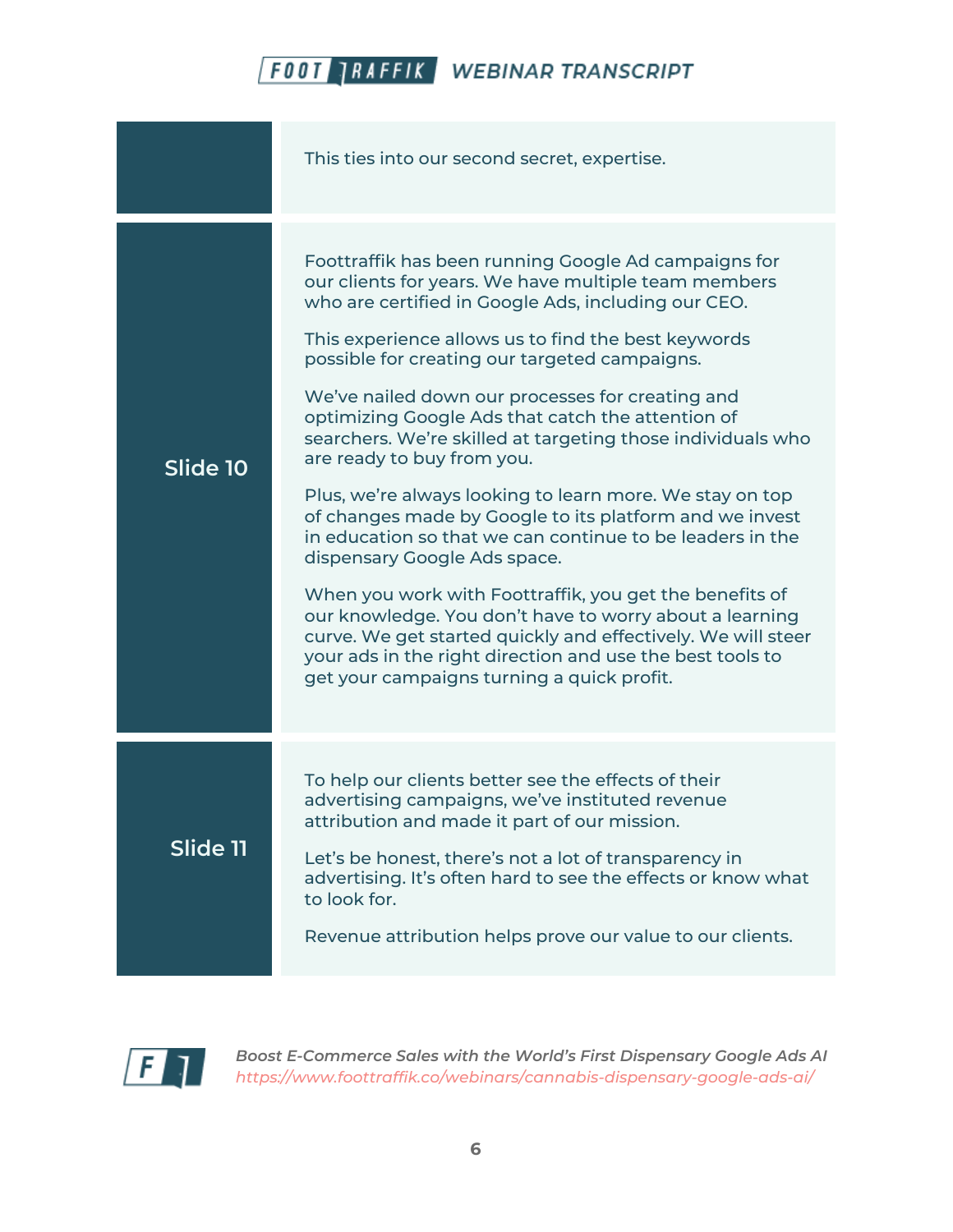By providing reporting that ties advertising campaigns to store visits and sales, we are able to show which campaigns have the highest return on ad spend.

Tracking and measuring success is such a crucial part of advertising. This is something that's standard in other industries and we want to make it standard for the cannabis industry.

To maximize your ad spend, you need to know how well your ads are working so that you can make adjustments as necessary.

If you fail to track, you're just letting money slip through your fingers.

You should track your impressions, the click-thrus for your ads, and your cost-per-click.

Your impressions are how many times your ad is showing up. Not everyone is going to click on your ad, so it's important to look at the difference between your impressions and your clicks.

Your click-thrus are how many people are actually interacting with your ad and click on them.

Your Cost-per-click is how much you are actually paying Google for each of the clicks your ad gets.

Tracking these numbers can help you troubleshoot your ads. For example, if you're getting a lot of impressions but not many clicks, you should revise your ad copy because it's not working.

When you set up revenue attribution, you're able to identify how many of your sales are a result of your Google Ads campaigns.

When you can see the results of your campaigns like this, you can cut back on campaigns that aren't working and

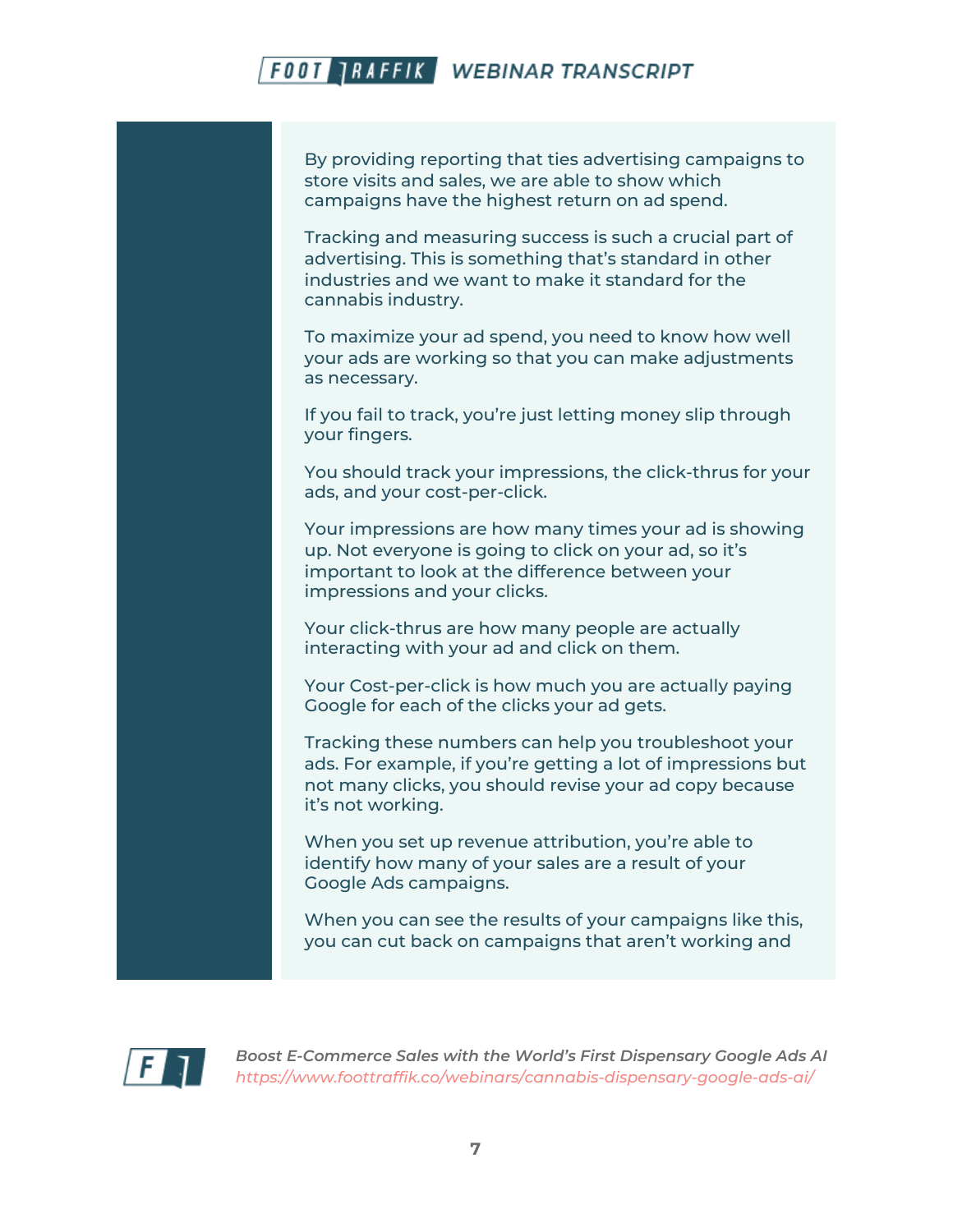invest more in the ones that are getting you results. There's no need to just throw money towards ads and hope that they work. With revenue attribution, you can create a plan, measure its effectiveness, and then allocate your budget in a way that's guaranteed to get you more sales. Again, this is something that we set up for our clients. You don't have to do anything. As long as you have a compatible e-commerce platform, we can handle this for you and start saving you money. **Slide 12** Not only are we happy to share why our Google Ads AI service can save you money, but we also focus on transparency when working with our clients. We share everything we're doing and provide reporting so that our clients have the info they need to provide to stakeholders. We have worked with both CMOs and Dispensary Owners and understand that sometimes you need to be able to pass on this information to other people. By providing timely, accurate reporting that's easy to read, we help our partners share the information that keeps their advertising initiatives funded. Plus, it saves them time. They don't have to try to create reports based on what we're doing to share and prove value. We handle this. Right now, maintaining a healthy advertising budget is critical. By being able to share the results of the various campaigns you run with us, you can protect your advertising budget and perhaps even get more money allocated for the most effective campaigns.

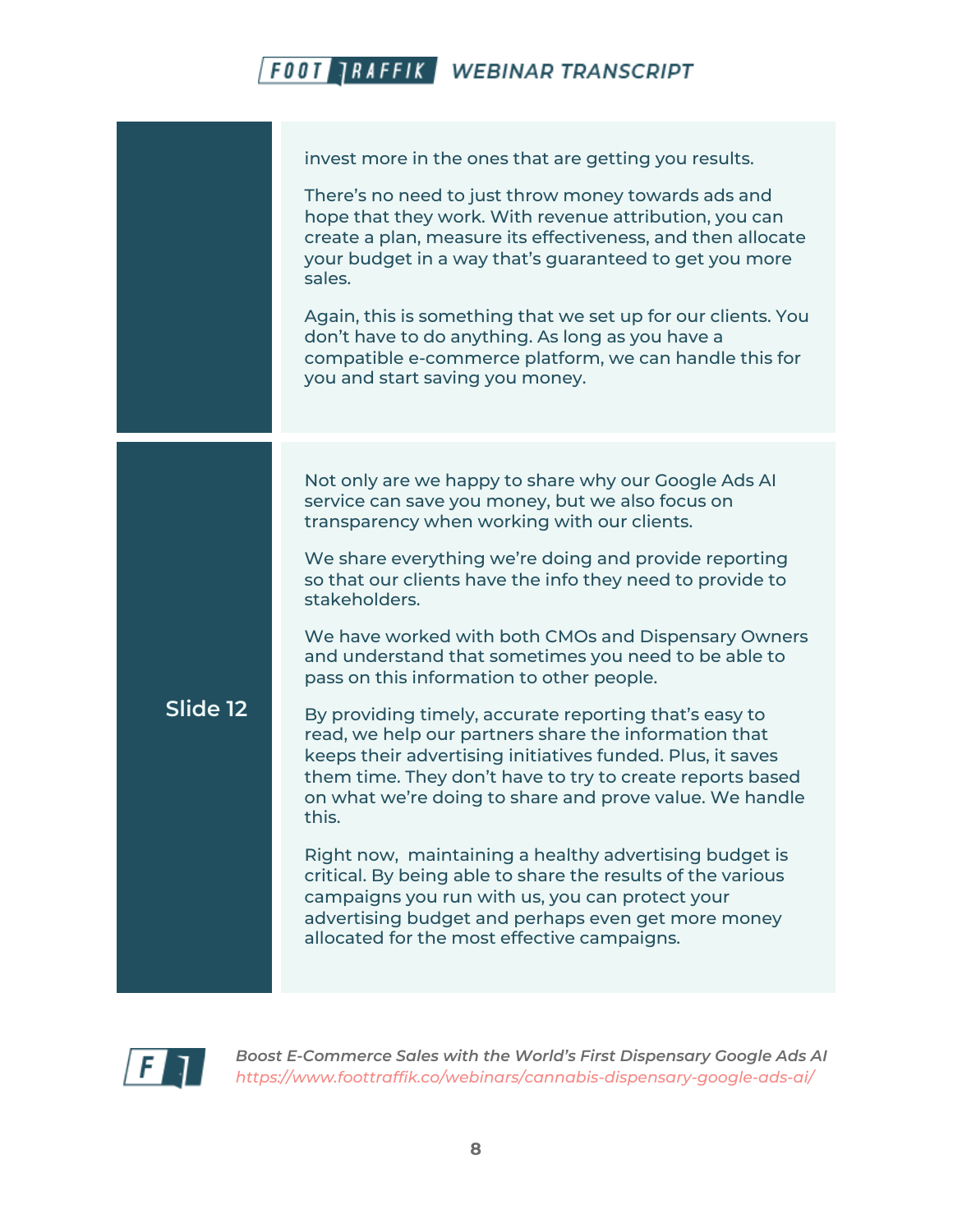This isn't an exaggeration. Every month we have clients increasing their Google Ads investments because they're able to easily show the value of these campaigns to decision-makers. They see the boost in their bottom lines and they want to invest more. It's that simple.

Now, I'm sure you've been wondering exactly how our AI works, so let's talk about that.

Basically, we have built a proprietary software that is able to take into account a lot more data than a human can to support our Google Ads campaigns.

It looks at historical weather patterns and sales trends from it, takes into account what's trending on social media and brand sentiment, looks into news aggregation channels such as Google news for brand mentions, and also considers all of these factors to help create dynamic bidding strategies and campaigns. It does this all in a split second where a human would take weeks to see patterns and make effective campaign changes.

Because it's always looking at the latest information, it's constantly reassessing campaigns and making them better.

This helps us generate more cost-saving bid strategies and campaigns that are likely to get more clicks.

Now, if you have used Google Ads before, you may know that the platform offers some help with historical data—that's basically information on how keywords have performed in the past.

Foottraffik's AI isn't just that. It's a much more robust tool that combines multiple data sets, not just yesterday's keyword performance like other tools on the market. I



**Slide 13**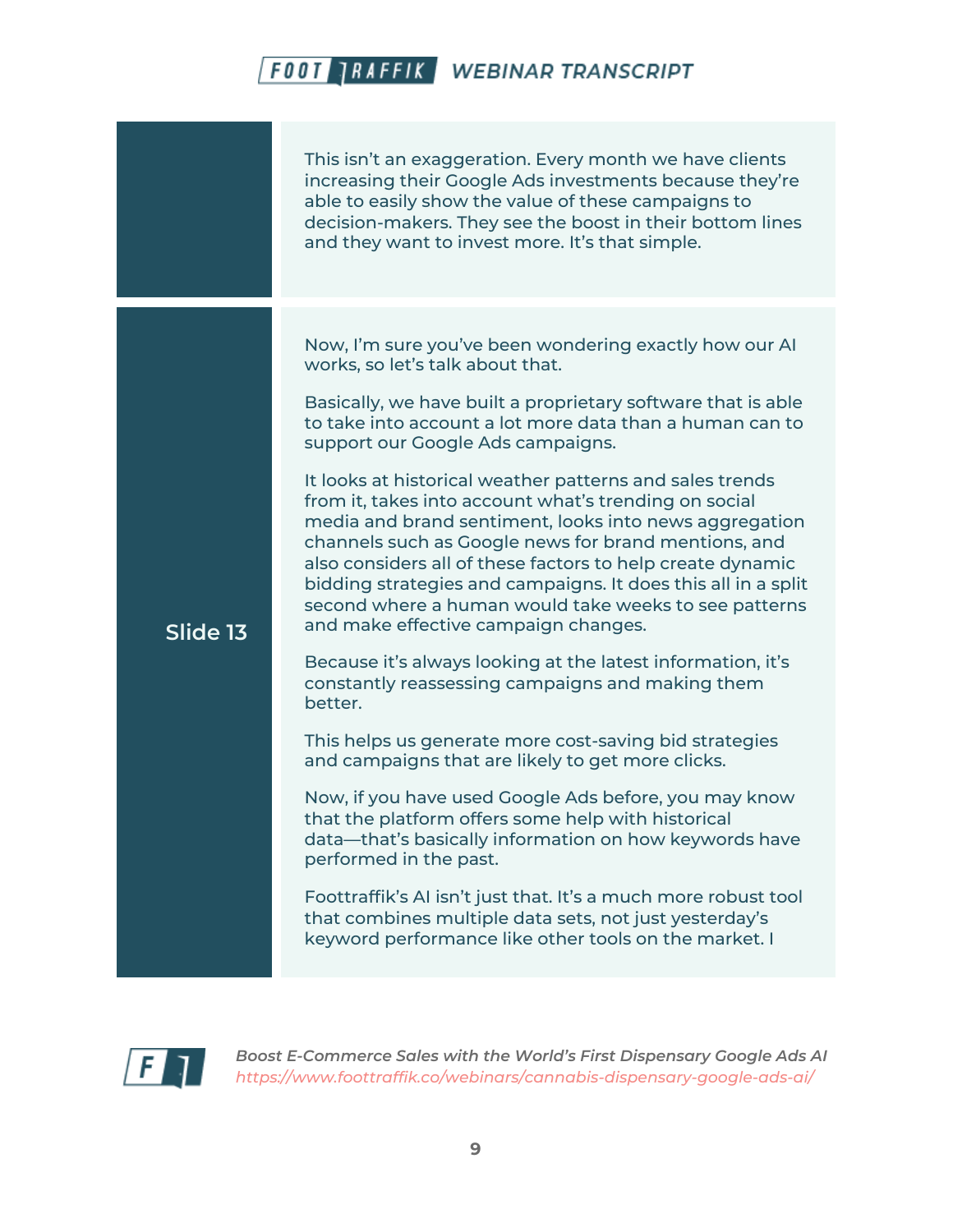|          | know this can be confusing, so feel free to schedule a call<br>with the team if you'd like more clarification, or ask a<br>question with the Q&A function.                                                                                                  |
|----------|-------------------------------------------------------------------------------------------------------------------------------------------------------------------------------------------------------------------------------------------------------------|
|          | When people seek out a dispensary, it can be based on<br>multiple factors. Maybe they read something or saw<br>something that made them think of making a purchase.<br>Maybe the weather is predicting a storm and they want to<br>stock up.                |
|          | Google Ads itself doesn't take these inputs into account<br>when helping people make ads.                                                                                                                                                                   |
|          | If you want people to engage with your ads, then they<br>need to actually reflect how people shop. Our AI software<br>helps get people to your website to make a purchase by<br>focusing on the data that actually leads people to want to<br>buy cannabis. |
|          | Plus, because the campaigns are based on multiple<br>real-time data models that take consumer behavior into<br>account, they can help increase e-commerce sales while<br>maximizing spend efficiency.                                                       |
|          | At the same time, the power behind our AI mechanism<br>and the speed at which it's able to gather and parse data<br>is like hiring ten extra advertisers. So you get the benefit<br>of this efficiency without the payroll costs.                           |
|          | Our newest initiative was started with the best interest of<br>our clients in mind.                                                                                                                                                                         |
| Slide 14 | We're always brainstorming to uncover new and better<br>ways to serve the dispensaries that partner with us. Your<br>goals are our goals. Your success is our success.                                                                                      |
|          | If you're debating about whether this type of advertising<br>is right for your dispensary, then also think about the                                                                                                                                        |

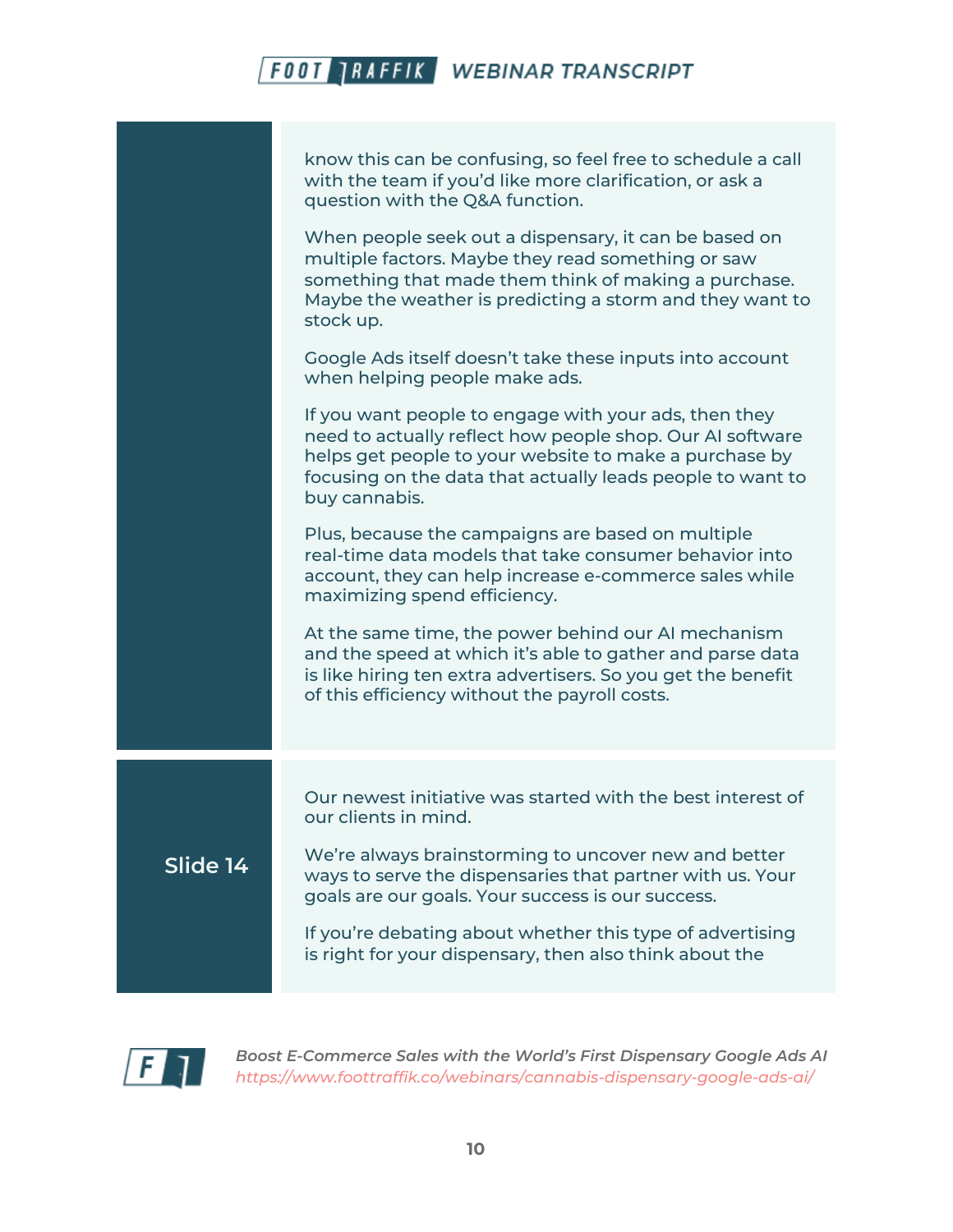timing.

Right now is the best time to launch. Currently, there's a lack of competition when it comes to dispensaries on Google Ads.

This makes it easier to appear for those desirable keywords that are going to drive traffic to your website.

We're also about to jump into the holiday shopping season. I know I've already started seeing ads for holiday gifts.

A lot of companies are starting their holiday advertising early because of the uncertainty brought on by the pandemic. They don't know what restrictions may be in place come December, so they've launched ads to encourage early shopping.

If you want to make sure that your ads are running by November and start getting that traffic to your menu, then start now.

We know that consumer purchasing behavior has changed since March. People are visiting dispensaries less while making larger purchases. Instead of stopping by weekly, they're stopping by every two or three weeks. The sooner you start your ads, the more people you can reach and convince to purchase online.

Even if you aren't concerned with the holiday shopping season, it's still important to launch your ads as soon as possible. Doing so lets our AI software gather more data so that we can create the most effective campaigns for you.

To maximize the potential of our software, we want a couple of month's worth of data. This really boosts results.

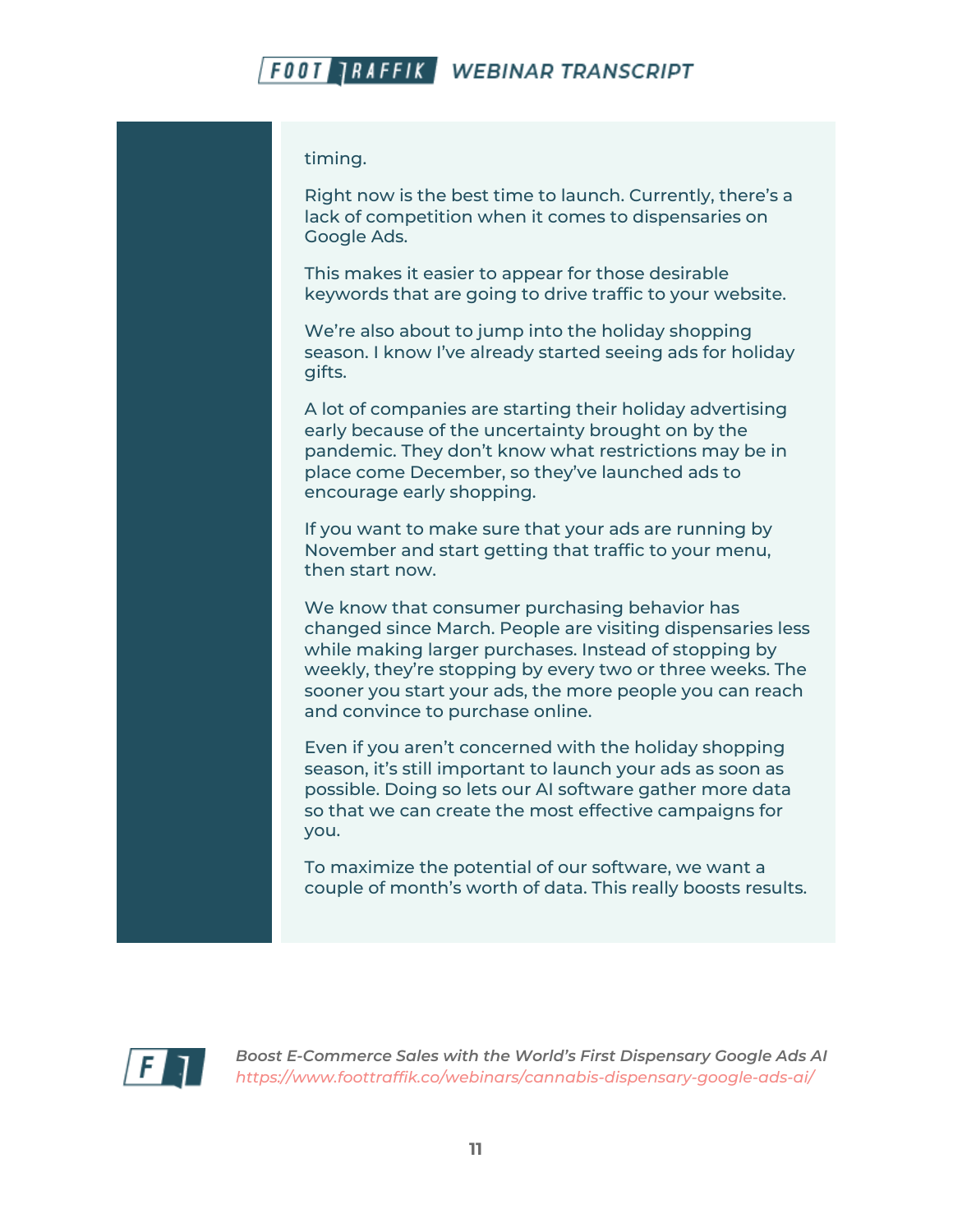I want to emphasize that it's not just our AI technology that is scoring these amazing results. It's really down to our knowledgeable team.

Not only do we have multiple people certified on Google Ads, but we have a team of writers who help create compelling copy for our ads.

Google Ads are text ads, so what you say can have a big impact on whether or not people will click your ad.

Succinct ads that are relevant to the keywords you're targeting is crucial. You also need to offer something, like a deal, curbside pickup, or another special.

You have a limited number of characters and you need to make the most of them.

At the same time, certain words in your copy can get your ad flagged. This is why people think that dispensaries can't use Google Ads.

Because you can't use terms like marijuana and cannabis, they think there's no way to utilize the platform. But that's not true.

We've run thousands of ads for dispensaries across North America. It's totally possible—you just need to know what is and isn't acceptable and steer clear of problematic words and phrases. Otherwise, you run the risk of not just having your ads dropped from the platform but having your whole account shut down.

Our process for creating, managing, and optimizing ads helps our clients reach new customers and convert them into loyal customers. We handle all of the heavy lifting and put our expertise to work to generate sales for you.

This is a low-cost tool that truly pays off. While your ROI will differ based on where you're located, it's still a no-brainer, especially during this current recession.



**Slide 15**